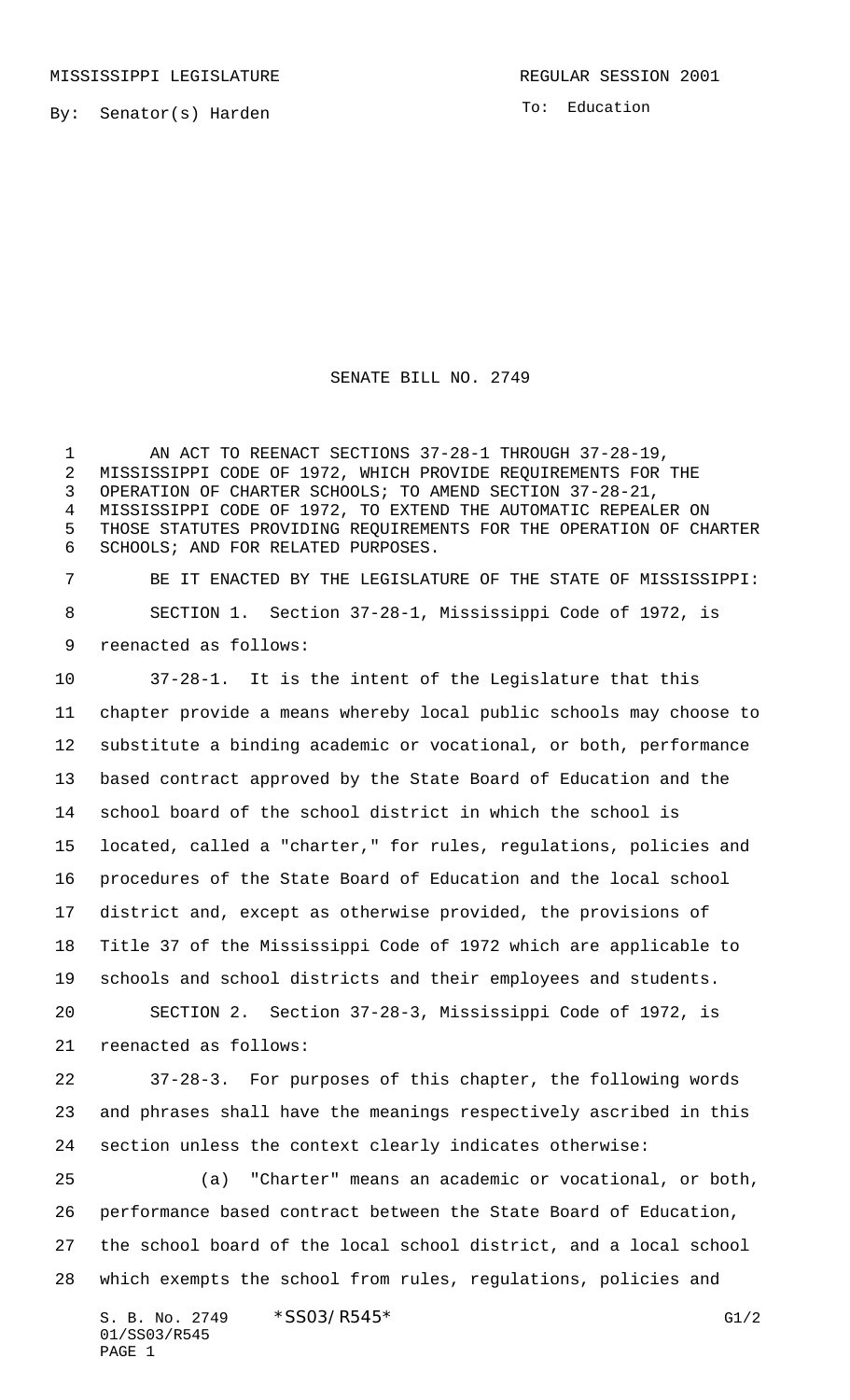procedures of the State Board of Education and the local school district and, except as otherwise provided, the provisions of Title 37 of the Mississippi Code of 1972 which are applicable to schools and school districts and their employees and students.

 (b) "Charter school" means a school that is operating under the terms of a charter granted by the State Board of Education.

 (c) "Local school" means a public school in Mississippi which is under the management and control of the school board of the school district in which the school is located.

 (d) "Petition" means a proposal to enter into an academic or vocational, or both, performance based contract between the State Board of Education and a local school whereby the local school obtains charter school status.

 SECTION 3. Section 37-28-5, Mississippi Code of 1972, is reenacted as follows:

 37-28-5. Any local school may submit a petition to the State Board of Education requesting charter school status. The petition must:

 (a) Be approved by the school board of the school district in which the school is located;

 (b) Be agreed to freely by a majority of the faculty and instructional staff members, by secret ballot, at the school initiating the petition;

 (c) Be agreed to by a majority of the parents of students enrolled in the school who are present at a meeting called for the specific purpose of deciding whether or not to initiate the petition;

 (d) Describe a plan for school improvement that addresses how the school proposes to work toward improving student learning and meeting state education goals;

S. B. No. 2749 \*SS03/R545\* 01/SS03/R545 PAGE 2 (e) Outline proposed academic or vocational, or both, performance criteria that will be used during the initial period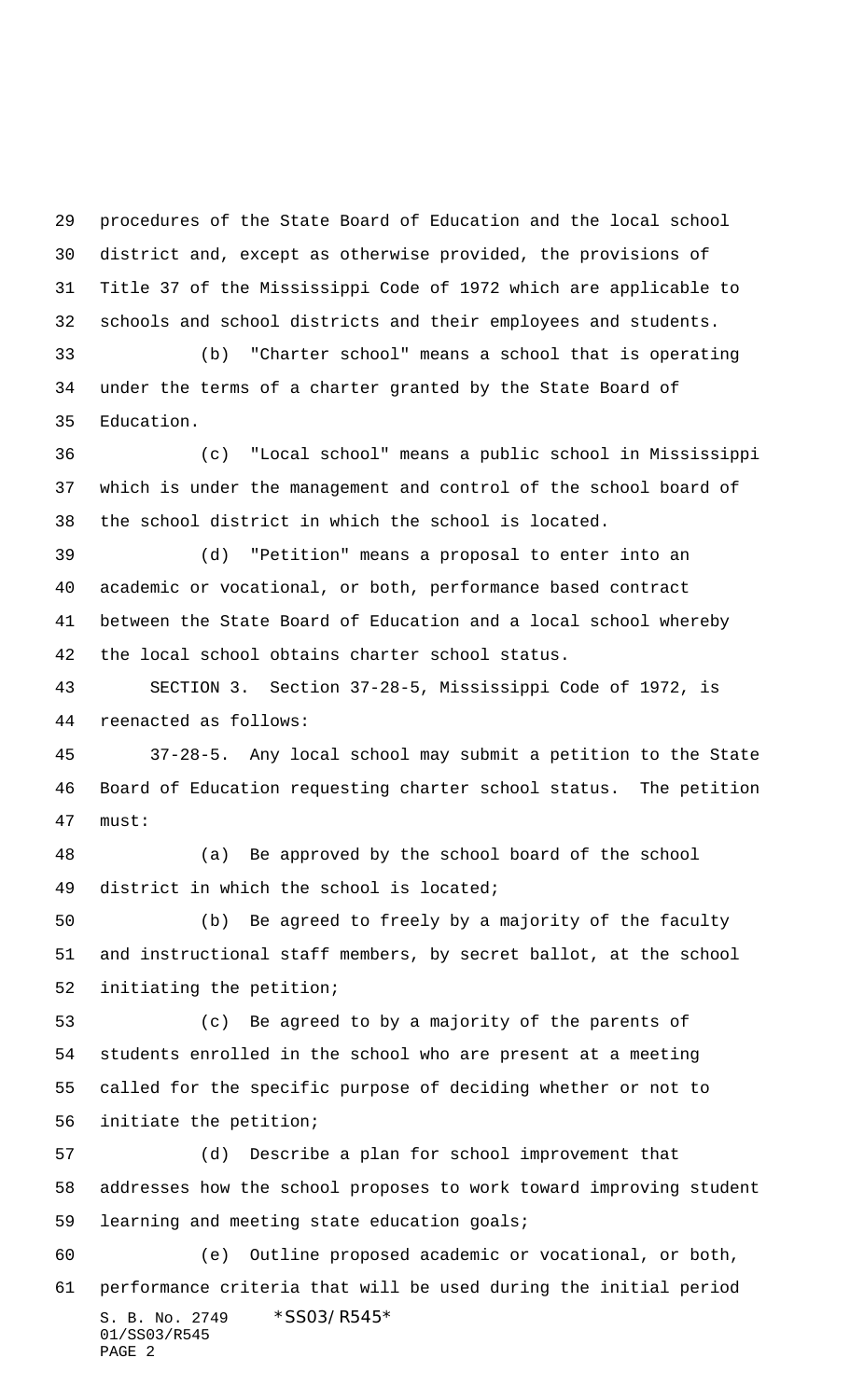of the charter to measure progress of the school in improving student learning and in meeting state education goals;

 (f) Describe how the faculty, instructional staff and parents of students enrolled in the school have been involved in developing the petition and will be involved in developing and implementing the improvement plan and identifying academic or vocational, or both, performance criteria; and

 (g) Describe how the concerns of faculty, instructional staff and parents of students enrolled in the school will be solicited and addressed in evaluating the effectiveness of the improvement plan.

 SECTION 4. Section 37-28-7, Mississippi Code of 1972, is reenacted as follows:

S. B. No. 2749 \* SS03/R545\* 01/SS03/R545 PAGE 3 37-28-7. (1) The State Board of Education shall establish rules and regulations for the submission of petitions for charter school status and criteria and procedures for the operation of charter schools. The board shall receive and review petitions for charter school status from local public schools and may approve petitions and grant charter school status, on a pilot program basis, to up to six (6) local schools throughout the state. One (1) local public school in each congressional district, as such districts exist on the effective date of this chapter, and at least one (1) local public school situated in the Delta region of the state shall be granted charter school status by the board, unless there are no petitions submitted from a particular congressional district or the Delta region, as the case may be, which are proper under the terms of this chapter and the rules and regulations established by the board under this subsection. At least three (3) local public schools that are granted charter school status shall be in school districts having an accreditation level of three (3) or below at the time the school submits its initial petition for charter school status unless there are no petitions submitted from such schools which are proper under the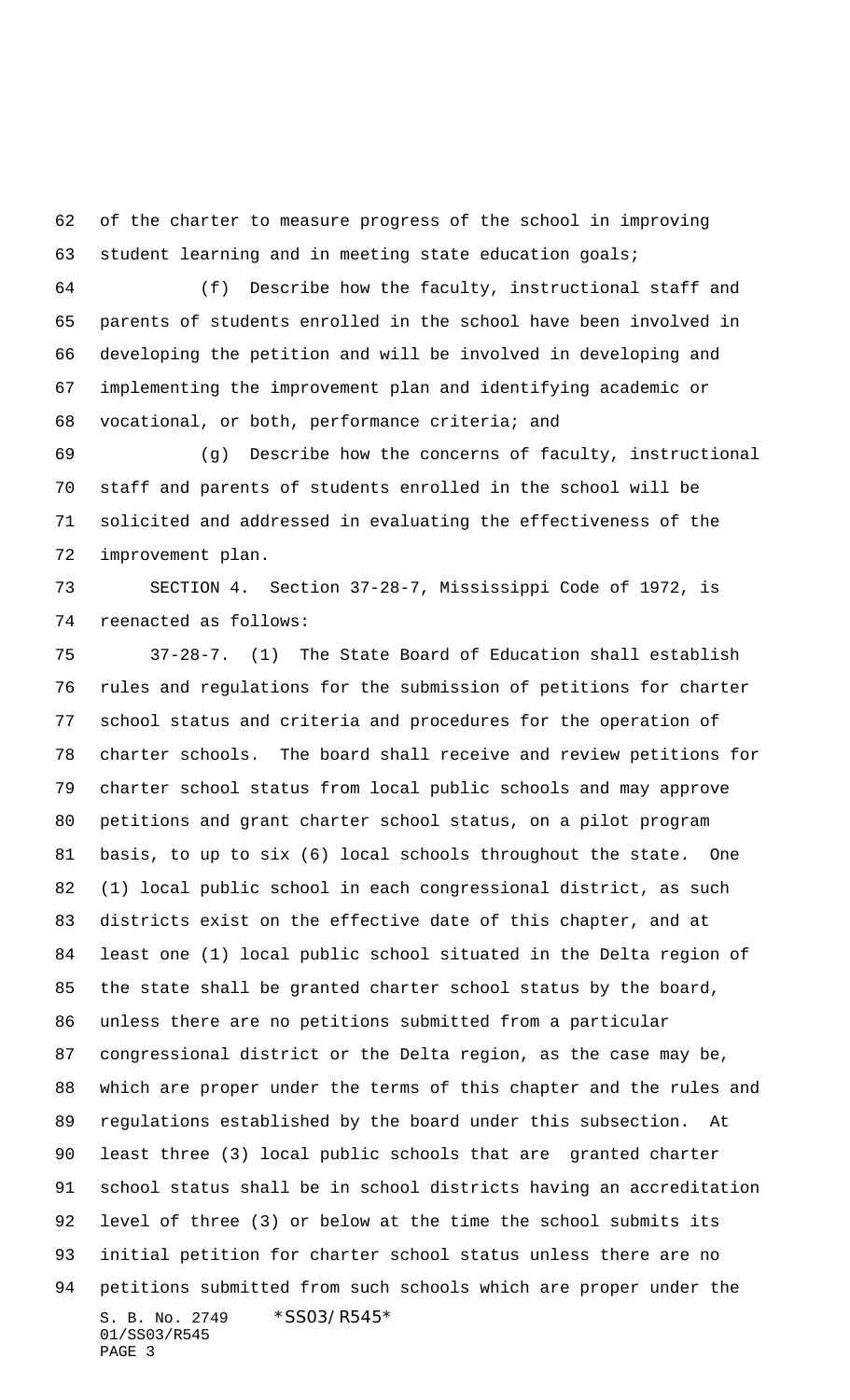terms of this chapter and the rules and regulations established by the board. In order to be approved, a petition for charter school status, in the opinion of the State Board of Education, must adequately include:

 (a) A plan for improvement at the school level for improving student learning and for meeting state education goals;

 (b) A set of academic or vocational, or both, performance based objectives and student achievement based objectives for the term of the charter and the means for measuring those objectives on no less than an annual basis;

 (c) An agreement to provide a yearly report to parents, the community, the school board of the school district in which the charter school is located, and the State Board of Education which indicates the progress made by the charter school in the previous year in meeting the academic or vocational, or both, performance objectives; and

 (d) A proposal to directly and substantially involve the parents of students enrolled in the school as well as the faculty, instructional staff and the broader community in the process of modifying the petition, if necessary for approval, and carrying out the terms of the charter.

 (2) The State Board of Education may allow local schools to resubmit petitions for charter school status if the original petition, in the opinion of the board, is deficient in one or more respects. The State Department of Education may provide technical assistance to the faculty and instructional staff of local schools in the creation or modification of the petitions.

 SECTION 5. Section 37-28-9, Mississippi Code of 1972, is reenacted as follows:

 37-28-9. The terms of each charter shall include the following:

S. B. No. 2749 \*SS03/R545\* 01/SS03/R545 PAGE 4 (a) A mechanism for declaring the charter null and void if a majority of the faculty, instructional staff of the school,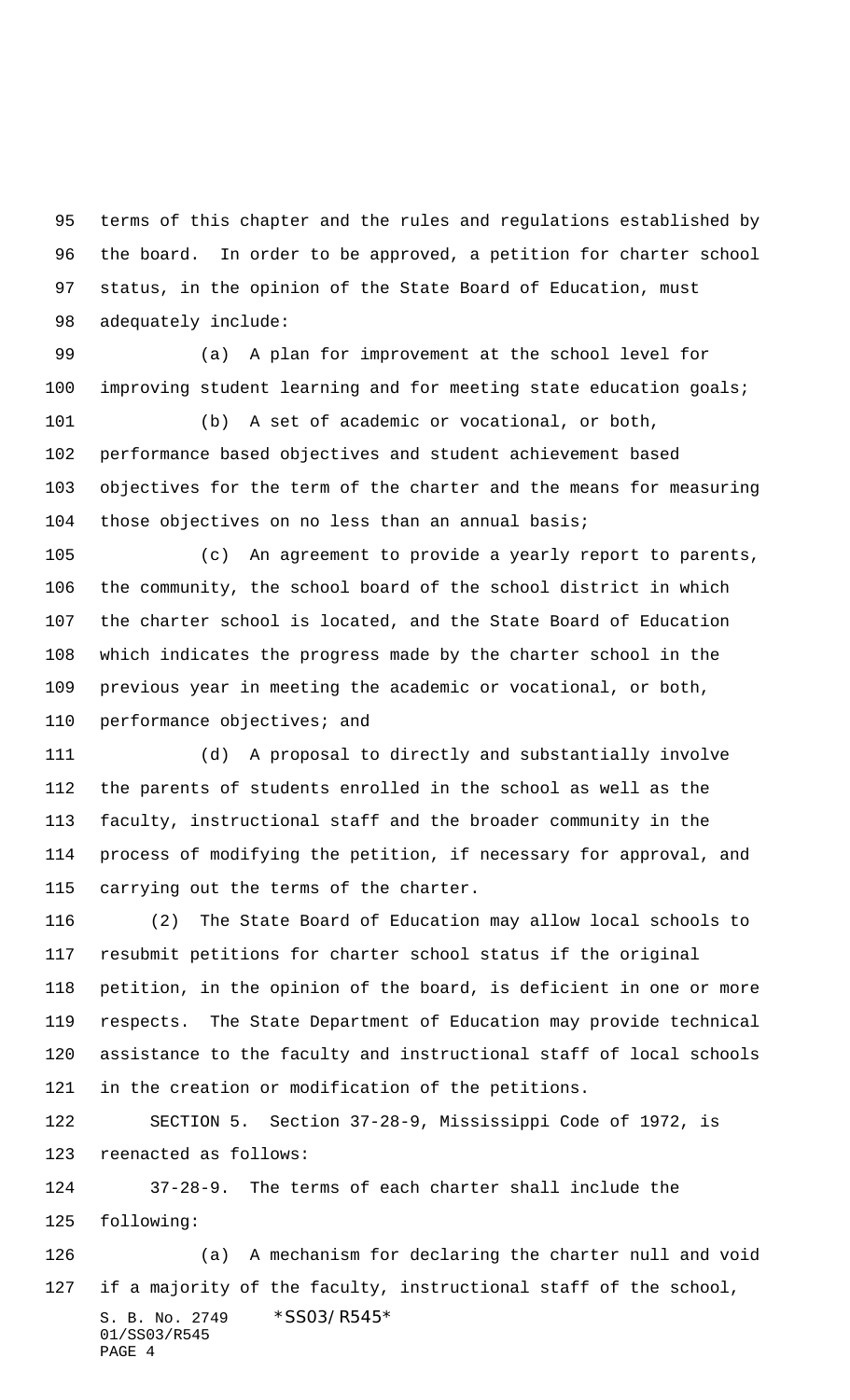and parents of students enrolled in the school who are present at a meeting called for the specific purpose of deciding whether or not to declare the charter null and void request the State Board 131 of Education to withdraw the charter;

 (b) A mechanism for declaring the charter null and void if, at any time, in the opinion of the State Board of Education, the school operating under charter status fails to fulfill the terms of the charter;

 (c) Clear academic or vocational, or both, performance based and student achievement based objectives and the means to 138 measure those objectives on no less than an annual basis;

 (d) A mechanism for updating the terms of each charter, agreed to by all parties and subject to the approval of a majority of the faculty, instructional staff and parents of students enrolled in the school who are present at a meeting called for the specific purpose of updating the terms of the charter, based upon the yearly progress reports submitted to the State Board of 145 Education by the charter school;

 (e) A provision that the charter school shall not have any authority to request an ad valorem tax levy independent of such authority exercised by the school district in which the charter school is located;

 (f) A provision that no person shall be denied admission to the charter school on the basis of race, color, creed or national origin;

 (g) A provision to exempt the school from the rules, regulations, policies and procedures of the State Board of Education and the local school board and from the provisions of Title 37 of the Mississippi Code of 1972 which are not included in this act, unless the code sections are specifically made applicable to charter schools by the State Board of Education in the charter;

S. B. No. 2749 \* SS03/R545\* 01/SS03/R545 PAGE 5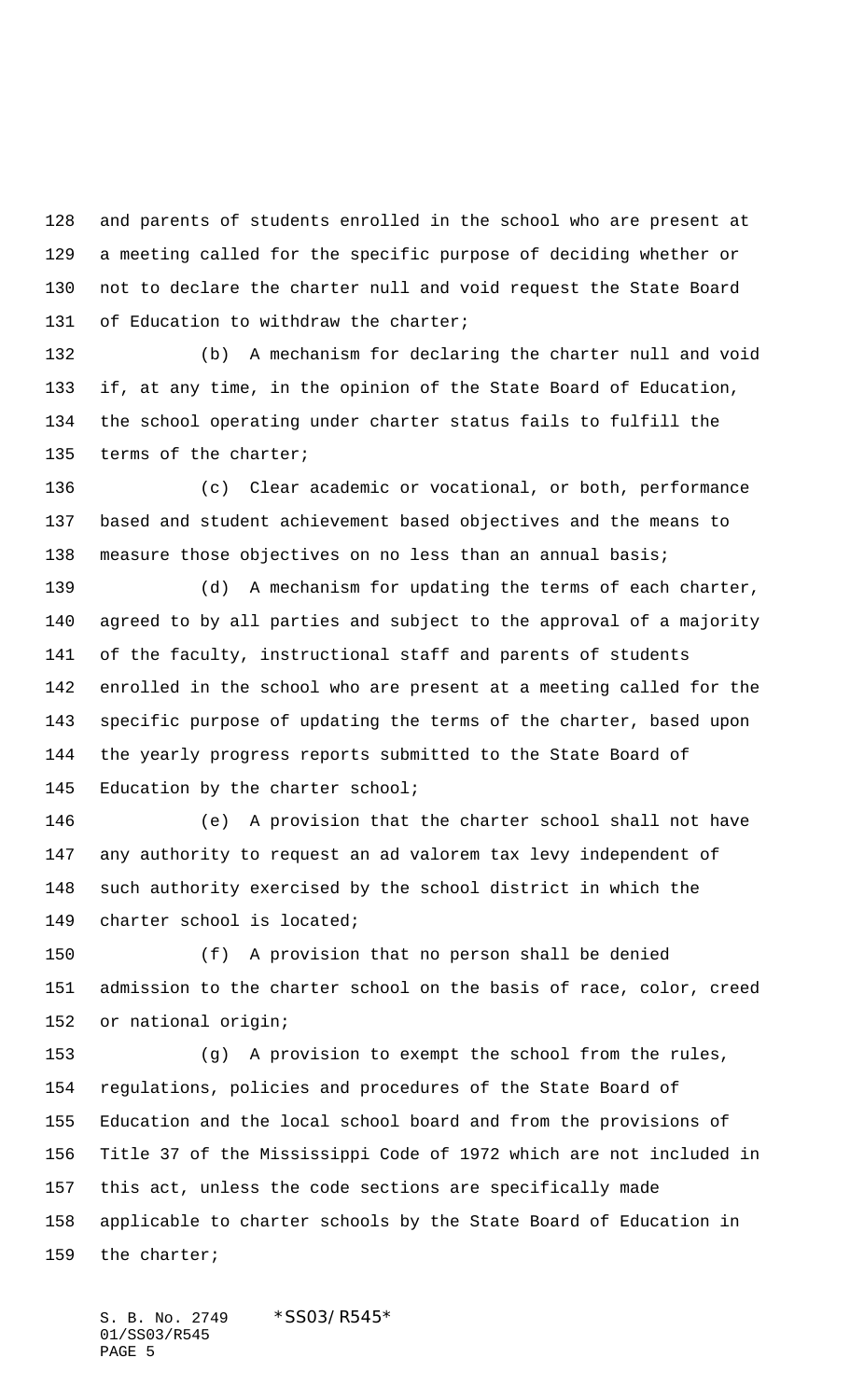(h) A provision that the performance variables established by the State Board of Education, acting through the Commission on School Accreditation, in the performance based 163 accreditation system are fully applicable to the charter school; and

 (i) A provision to exempt the charter school from process standards.

 SECTION 6. Section 37-28-11, Mississippi Code of 1972, is reenacted as follows:

 37-28-11. Any request for a petition to obtain charter school status sent by a local school to the school board of the school district in which the school is located shall be forwarded by the local school board to the State Board of Education. If a local school board disapproves of a local school's request for a petition, the local school board shall inform the faculty of the local school of the reasons for the disapproval and shall forward a copy of the reasons to the State Board of Education. The State Board of Education, in its discretion, may request a hearing to receive further information from the local school board and the faculty of the local school.

 SECTION 7. Section 37-28-13, Mississippi Code of 1972, is reenacted as follows:

 37-28-13. Initial charters issued by the State Board of Education shall be on a pilot program basis and for a term of four (4) years. Thereafter, the State Board of Education may renew charters on a one-year or multiyear basis, not to exceed four (4) years, for local schools, if all parties to the original charter approve the renewal with a vote of a majority of the faculty, instructional staff and parents of students enrolled in the school who are present at a meeting called for the specific purpose of deciding whether or not to renew the charter.

 SECTION 8. Section 37-28-15, Mississippi Code of 1972, is reenacted as follows:

S. B. No. 2749 \* SS03/R545\* 01/SS03/R545 PAGE 6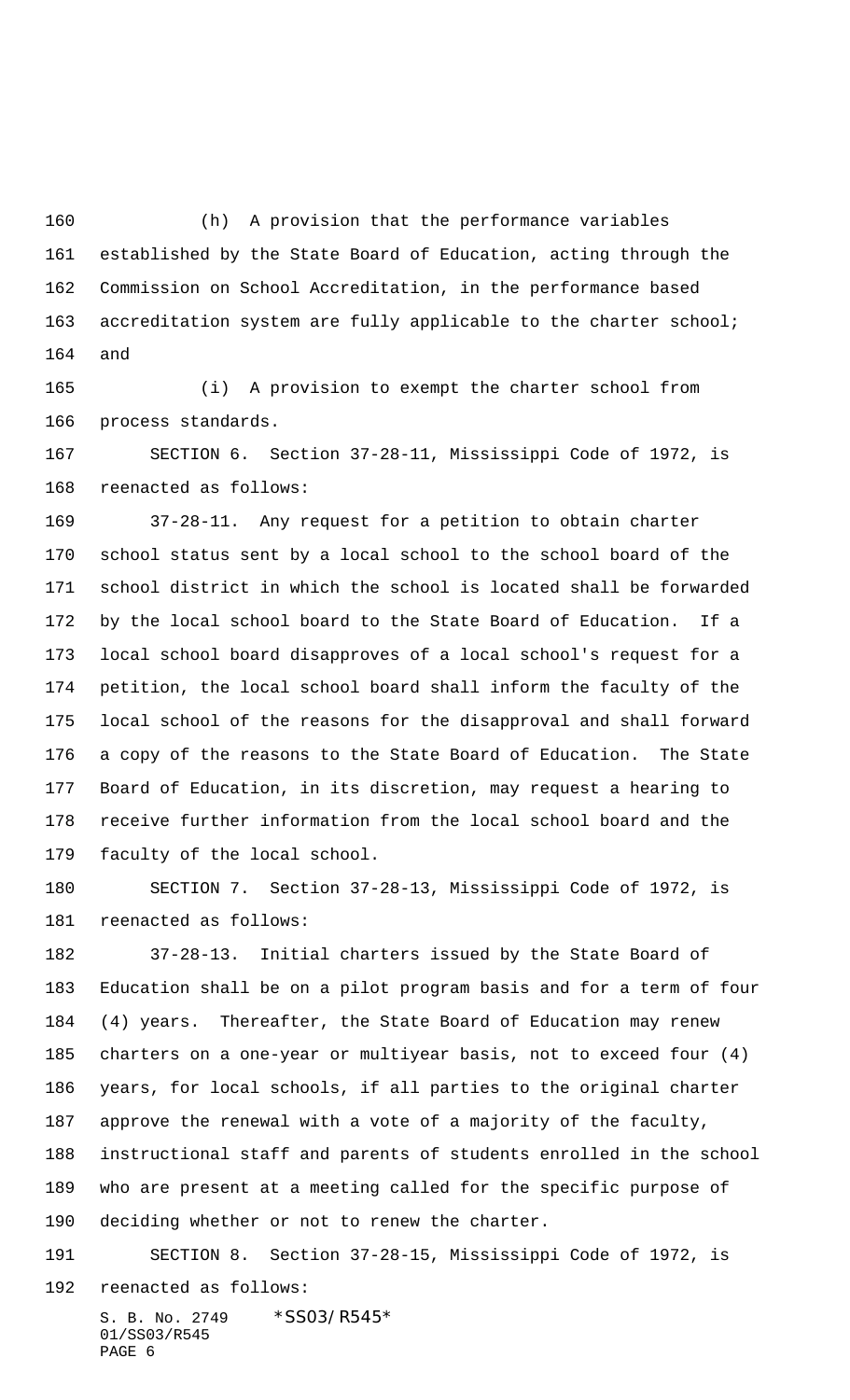37-28-15. (1) A charter school may be funded by: federal grants, grants, gifts, devises or donations from any private sources; and state funds appropriated for the support of the charter school; and any other funds that may be received by the school district. Schools applying for charter status and charter schools are encouraged to apply for federal funds appropriated specifically for the support of charter schools under the Omnibus Consolidated Appropriations Act, 1997 (Pub. L. No. 104-208 [H.R. 3610] (1996)).

 (2) The State Board of Education may give charter schools special preference when allocating grant funds other than state funds for alternative school programs, classroom technology, school improvement programs, mentoring programs or other grant programs designed to improve local school performance.

 SECTION 9. Section 37-28-17, Mississippi Code of 1972, is reenacted as follows:

 37-28-17. Employees of a charter school shall be considered employees of the school district in which the charter school is located. Charter school employees shall be entitled to the same rights, privileges and benefits to which all other employees of the school district are entitled.

 SECTION 10. Section 37-28-19, Mississippi Code of 1972, is reenacted as follows:

S. B. No. 2749 \* SS03/R545\* 01/SS03/R545 PAGE 7 37-28-19. Before January 1, 1999, and each year thereafter, the State Board of Education shall submit a report to the Legislature on the status of the charter school program. This report minimally shall include: (a) a review and compilation of comprehensive reports and evaluations issued by local school boards concerning successes or failures of charter schools and formulated recommendations; (b) a comparison of the academic performance of charter school students with the performance of ethnically and economically comparable groups of students in other public schools who are enrolled in academically comparable